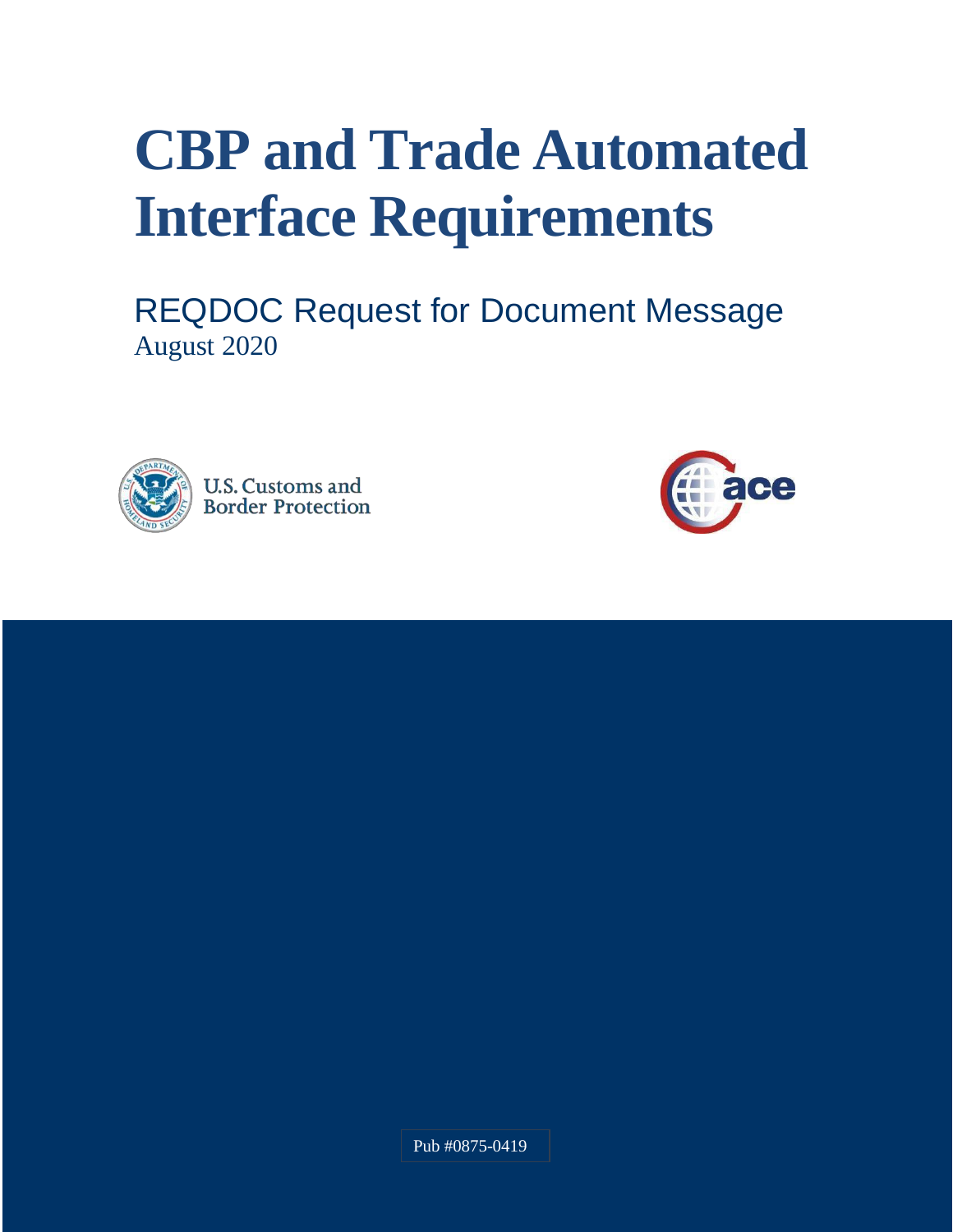# **REQDOC Request for Document Message**

## **Introduction:**

A message to enable a party request the sending, or re-sending, of data, either as a document or message, or in some other agreed form.

#### **Notes:**

This Message Implementation Guideline (MIG) for the electronic Certificate Information System (eCERT) must be used to request a Document Activity Report (DAR) for details on Certificates/Licenses and Visa Activity Report (VAR) for details on Visas.

A Document Activity Report (DAR) and Visa Activity Report (VAR) may be requested based on the following:

a) A single date or date range with no Certificate/License or Visa number(s) specified and the condition code of either "10 – Matched", "11 – Unmatched", or "12 – Cancelled". This will generate a DAR or VAR with all "Entry" activities recorded against the Certificates/Licenses or Visas (Matched) or a list of "Unmatched" or "Cancelled" Certificates/Licenses or Visas for the specified date/date range. A report request without a condition code will generate a report on only "Matched" Certificates/Licenses or Visas for the specified date/date range.

b) A single Certificate/License or Visa number with a condition code. If the condition code in the request matches the condition code for the Certificate/License or Visa in the CBP system, then a report will be generated. If the condition code does not match the code for the Certificate or Visa in the CBP system, an error message will be generated.

c) A range of Certificate/License or Visa numbers with no dates specified and a condition code. This will generate a DAR or VAR based on the range of Certificate/License or Visa numbers and the condition code specified. If no condition code is specified, then a report on only matched Certificates/Licenses or Visas within the range requested will be generated.

A Certificate/License or Visa is considered "matched' only if "Entry" activity is recorded against the Certificate/License or Visa.

When searching by date range or document number range, a report will be produced for a maximum of 20,000 documents. When more than 20,000 documents exist for the given search criteria, an Informational message will be returned in the CUSRES along with the report data. The search criteria can be narrowed until less than 20,000 documents are found.

Multiple UNH-UNT loops are permitted within a REQDOC UNB-UNZ interchange but each UNH-UNT loop in the REQDOC will return a single UNB-UNH interchange message with a single UNH-UNT CUSRES response.

| M<br>M<br>M<br>M<br>Not Used | Pos.<br><u>No.</u><br>0010<br>0020<br>0030<br>0040<br>0050 | Seg.<br>$\mathbf{D}$<br><b>UNH</b><br><b>BGM</b><br><b>DOC</b><br><b>DTM</b><br><b>FTX</b> | Name<br><b>Message Header</b><br><b>Beginning of Message</b><br><b>Document/Message Details</b><br>Date/Time/Period<br>Free Text | Req.<br>Des.<br>M<br>M<br>M<br>M<br>$\mathsf{C}$ | <b>Max.Use</b><br>1<br>9<br>20 | Group<br><b>Repeat</b> | <b>Notes and</b><br>Comments |
|------------------------------|------------------------------------------------------------|--------------------------------------------------------------------------------------------|----------------------------------------------------------------------------------------------------------------------------------|--------------------------------------------------|--------------------------------|------------------------|------------------------------|
|                              | 0060                                                       |                                                                                            | <b>Segment Group 1: RFF-DTM</b>                                                                                                  | C                                                |                                | 99                     |                              |
| M                            | 0070                                                       | <b>RFF</b>                                                                                 | <b>Reference</b>                                                                                                                 | M                                                | 1                              |                        |                              |
| Not Used                     | 0080                                                       | <b>DTM</b>                                                                                 | Date/Time/Period                                                                                                                 | C                                                | 5                              |                        |                              |
| Not Used                     | 0090                                                       |                                                                                            | Segment Group 2: NAD-LOC-SG3                                                                                                     | M                                                |                                | 99                     |                              |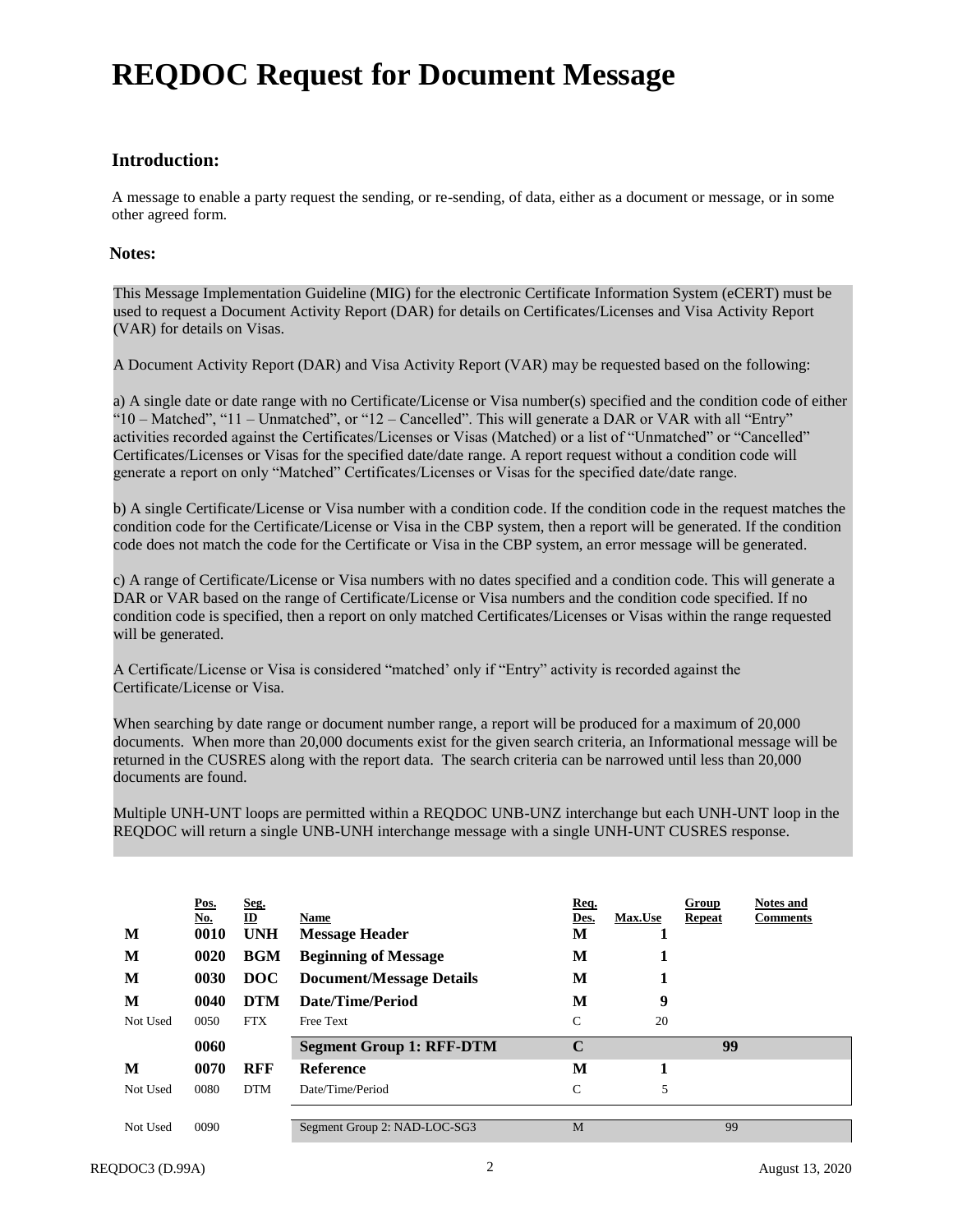| Not Used | 0100 | <b>NAD</b> | Name and Address                                     | M             |   |     |
|----------|------|------------|------------------------------------------------------|---------------|---|-----|
| Not Used | 0110 | <b>LOC</b> | Place/Location Identification                        | $\mathsf{C}$  |   |     |
| Not Used | 0120 |            | Segment Group 3: CTA-COM                             | $\mathcal{C}$ |   | 9   |
| Not Used | 0130 | <b>CTA</b> | <b>Contact Information</b>                           | M             | 1 |     |
| Not Used | 0140 | COM        | <b>Communication Contact</b>                         | $\mathsf{C}$  | 9 |     |
|          |      |            |                                                      |               |   |     |
| Not Used | 0150 |            | Segment Group 4: LIN-GIS-DTM-PIA-IMD-<br>MEA-SG5-SG6 | M             |   | 999 |
| Not Used | 0160 | LIN        | Line Item                                            | M             | 1 |     |
| Not Used | 0170 | <b>GIS</b> | General Indicator                                    | $\mathcal{C}$ | 9 |     |
| Not Used | 0180 | <b>DTM</b> | Date/Time/Period                                     | $\mathcal{C}$ | 9 |     |
| Not Used | 0190 | <b>PIA</b> | <b>Additional Product ID</b>                         | $\mathcal{C}$ | 9 |     |
| Not Used | 0200 | <b>IMD</b> | Item Description                                     | $\mathcal{C}$ | 9 |     |
| Not Used | 0210 | <b>MEA</b> | Measurements                                         | $\mathcal{C}$ | 9 |     |
| Not Used | 0220 |            | Segment Group 5: RFF-DTM                             | $\mathsf{C}$  |   | 99  |
| Not Used | 0230 | <b>RFF</b> | Reference                                            | M             | 1 |     |
| Not Used | 0240 | <b>DTM</b> | Date/Time/Period                                     | $\mathsf{C}$  | 9 |     |
| Not Used | 0250 |            | Segment Group 6: NAD-LOC-SG7                         | $\mathcal{C}$ |   | 99  |
| Not Used | 0260 | <b>NAD</b> | Name and Address                                     | M             | 1 |     |
| Not Used | 0270 | LOC        | Place/Location Identification                        | $\mathsf{C}$  | 9 |     |
| Not Used | 0280 |            | Segment Group 7: CTA-COM                             | $\mathsf{C}$  |   | 9   |
| Not Used | 0290 | <b>CTA</b> | <b>Contact Information</b>                           | M             | 1 |     |
| Not Used | 0300 | COM        | <b>Communication Contact</b>                         | $\mathsf{C}$  | 9 |     |
| М        | 0310 | <b>UNT</b> | <b>Message Trailer</b>                               | M             |   |     |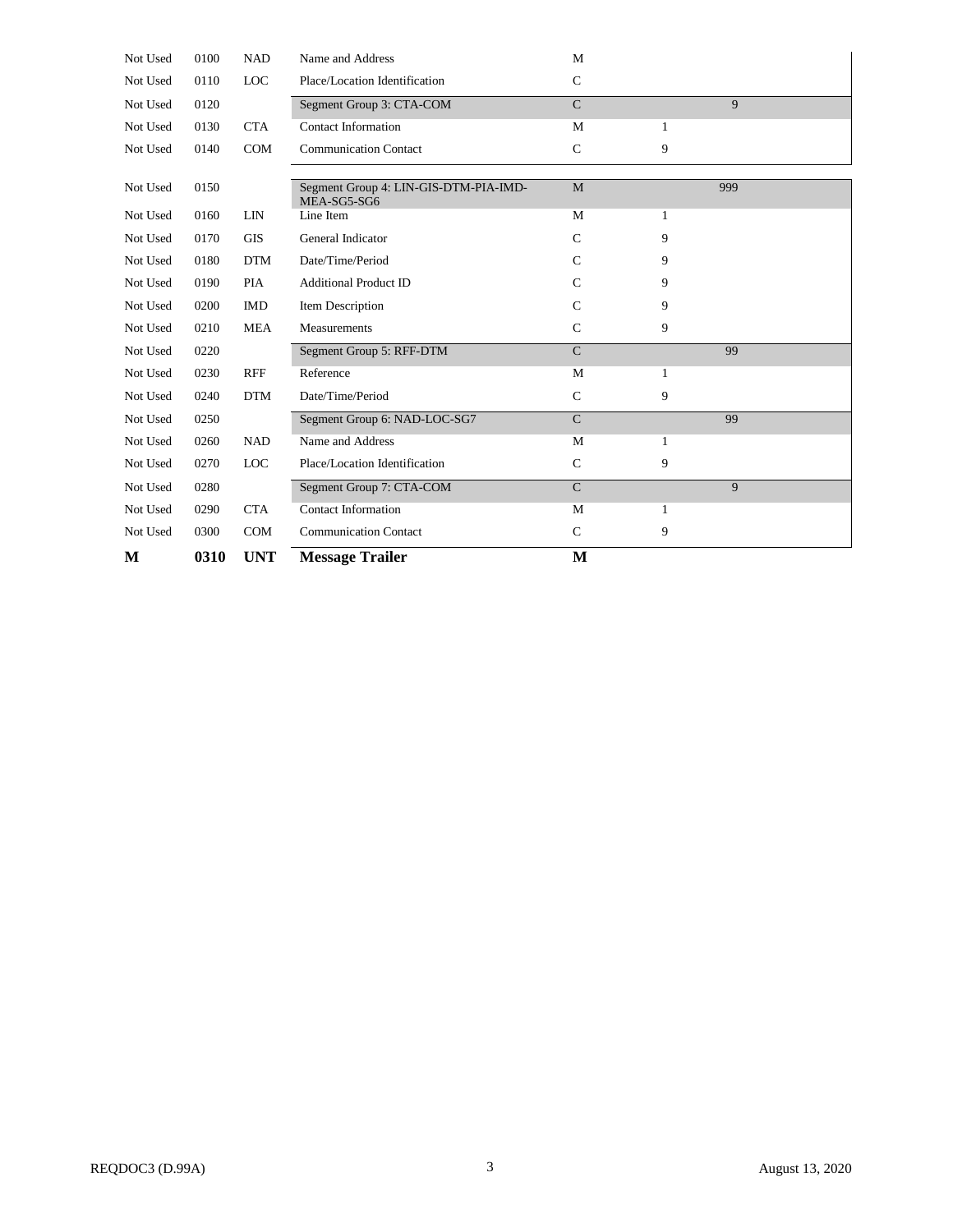|                  | Segment: UNH Message Header                                                                                                             |
|------------------|-----------------------------------------------------------------------------------------------------------------------------------------|
| <b>Position:</b> | 0010                                                                                                                                    |
| Group:           |                                                                                                                                         |
| Level: $\theta$  |                                                                                                                                         |
| Usage:           | Mandatory                                                                                                                               |
| <b>Max Use:</b>  |                                                                                                                                         |
| <b>Purpose:</b>  | A service segment starting and uniquely identifying a message. The message type code for the<br>Request for document message is REQDOC. |
|                  | Note: Request for document messages conforming to this document must contain the following<br>data in segment UNH, composite S009:      |
|                  | Data element 0065 REQDOC 0052 D 0054 99A<br>0051 UN                                                                                     |
| ndonov Notoc:    |                                                                                                                                         |

#### **Dependency Notes: Semantic Notes:**

**Comments:**

**Notes:**

## **Data Element Summary Data Component Element Element Name Attributes Attributes Attributes Attributes Attributes Attributes Attributes Attributes Attributes Attributes Attributes Attributes Attributes Attributes Attributes M 0062 MESSAGE REFERENCE NUMBER M 1 an..14** Unique message reference assigned by the sender. This is a control number generated by the participant. **M S009 MESSAGE IDENTIFIER M 1** Identification of the type, version etc. of the message being interchanged. **M 0065 Message type identifier M an..6** Code identifying a type of message and assigned by its controlling agency. Always "REQDOC". REQDOC Request for document message **M 0052 Message type version number M an..3** Version number of a message type. Always "D". D Draft version/UN/EDIFACT Directory **M 0054 Message type release number M an..3** Release number within the current message type version number (0052). Always "99A". 99A Release 1999 - A **M 0051 Controlling agency M an..2** Code identifying the agency controlling the specification, maintenance and publication of the message type. Always "UN". UN UN/ECE/TRADE/WP.4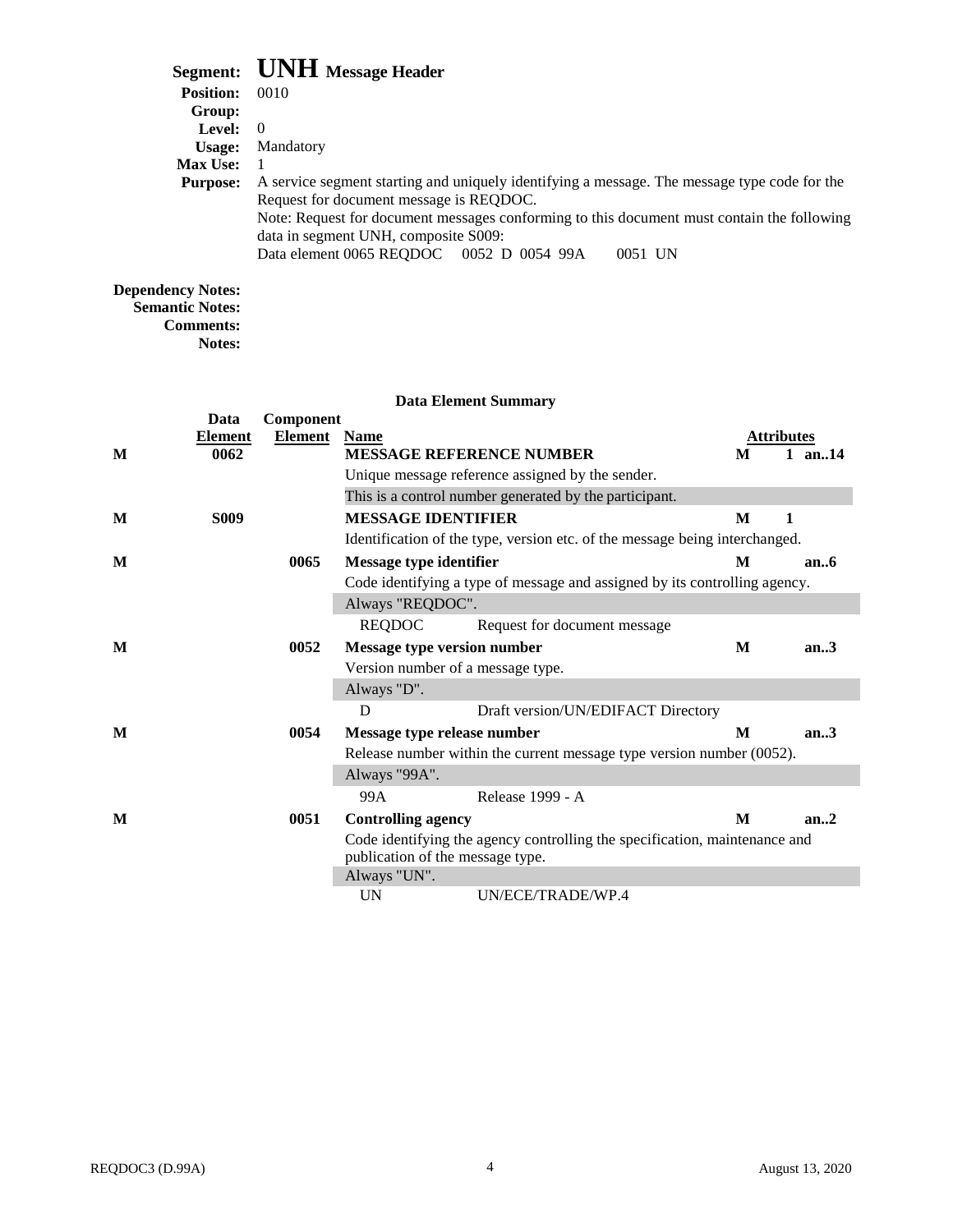# **Segment: BGM Beginning of Message**

| <b>Position:</b>  | 0020                                                                                                              |
|-------------------|-------------------------------------------------------------------------------------------------------------------|
| Group:            |                                                                                                                   |
| <b>Level:</b> $0$ |                                                                                                                   |
| Usage:            | Mandatory                                                                                                         |
| <b>Max Use:</b>   |                                                                                                                   |
| <b>Purpose:</b>   | A segment by which the sender must uniquely identify the request for document by means of its<br>type and number. |
|                   |                                                                                                                   |

#### **Dependency Notes: Semantic Notes:**

**Comments:**

**Data Component**

|   | <b>Element</b>   | <b>Element</b> Name |                               |                                                                                                                                                                                                                                                                                                                                                                                                   |             | <b>Attributes</b> |
|---|------------------|---------------------|-------------------------------|---------------------------------------------------------------------------------------------------------------------------------------------------------------------------------------------------------------------------------------------------------------------------------------------------------------------------------------------------------------------------------------------------|-------------|-------------------|
| M | C <sub>002</sub> |                     |                               | DOCUMENT/MESSAGE NAME                                                                                                                                                                                                                                                                                                                                                                             | C           | 1                 |
|   |                  |                     |                               | Identification of a type of document/message by code or name. Code preferred.                                                                                                                                                                                                                                                                                                                     |             |                   |
|   |                  | 1001                |                               | Document/message name, coded                                                                                                                                                                                                                                                                                                                                                                      | M           | an3               |
|   |                  |                     |                               | Document/message identifier expressed in code.                                                                                                                                                                                                                                                                                                                                                    |             |                   |
|   |                  |                     | Always "21".                  |                                                                                                                                                                                                                                                                                                                                                                                                   |             |                   |
|   |                  |                     | 21                            | Query                                                                                                                                                                                                                                                                                                                                                                                             |             |                   |
|   |                  | 1131                | Code list qualifier           |                                                                                                                                                                                                                                                                                                                                                                                                   | $\mathbf C$ | an.3              |
|   |                  |                     | Identification of a code list |                                                                                                                                                                                                                                                                                                                                                                                                   |             |                   |
|   |                  |                     | Always "109".                 |                                                                                                                                                                                                                                                                                                                                                                                                   |             |                   |
|   |                  |                     | 109                           | <b>CBP</b> Indicator                                                                                                                                                                                                                                                                                                                                                                              |             |                   |
|   |                  | 3055                |                               | Code list responsible agency, coded                                                                                                                                                                                                                                                                                                                                                               | $\mathbf C$ | an $3$            |
|   |                  |                     |                               | Code identifying the agency responsible for the code list.                                                                                                                                                                                                                                                                                                                                        |             |                   |
|   |                  |                     | Always "111".                 |                                                                                                                                                                                                                                                                                                                                                                                                   |             |                   |
|   |                  |                     | 111                           | U.S. U.S. Customs                                                                                                                                                                                                                                                                                                                                                                                 |             |                   |
|   |                  | 1000                | <b>Document/Message name</b>  |                                                                                                                                                                                                                                                                                                                                                                                                   | $\mathbf C$ | an.2              |
|   |                  |                     |                               | Identification of a type of document/message by code or name. Code preferred.                                                                                                                                                                                                                                                                                                                     |             |                   |
|   |                  |                     | 10<br>11<br>12                | The codes for this data element refer to the condition of the Certificate/License or<br>Visa at the time the REQDOC is submitted to CBP by the participant:<br>Matched (Entry was filed).<br>Unmatched (Certificate/License on file, Entry not filed).<br>Cancelled (Certificate/License cancelled by participant).<br>Submission of any of these codes is optional. A REQDOC submitted without a |             |                   |
|   |                  |                     |                               | condition code will result in a CUSRES report with all Certificates/Licenses or<br>Visas within the number range or date/date range that are Matched.                                                                                                                                                                                                                                             |             |                   |
|   |                  |                     | Certificate/License or Visa.  | A REQDOC submitted with a single Certificate/License or Visa and without a<br>condition code will result in a report on the current condition code of that                                                                                                                                                                                                                                        |             |                   |
|   |                  |                     |                               | A REQDOC submitted with a single Certificate/License or Visa and a condition<br>code that matches the current condition code in the eCERT system, will generate a<br>DAR for that Certificate/License or VAR for that Visa.                                                                                                                                                                       |             |                   |
|   |                  |                     | message.                      | A REQDOC submitted with a single Certificate/License or Visa and a condition<br>code that is not the current condition in the eCERT system will generate an error                                                                                                                                                                                                                                 |             |                   |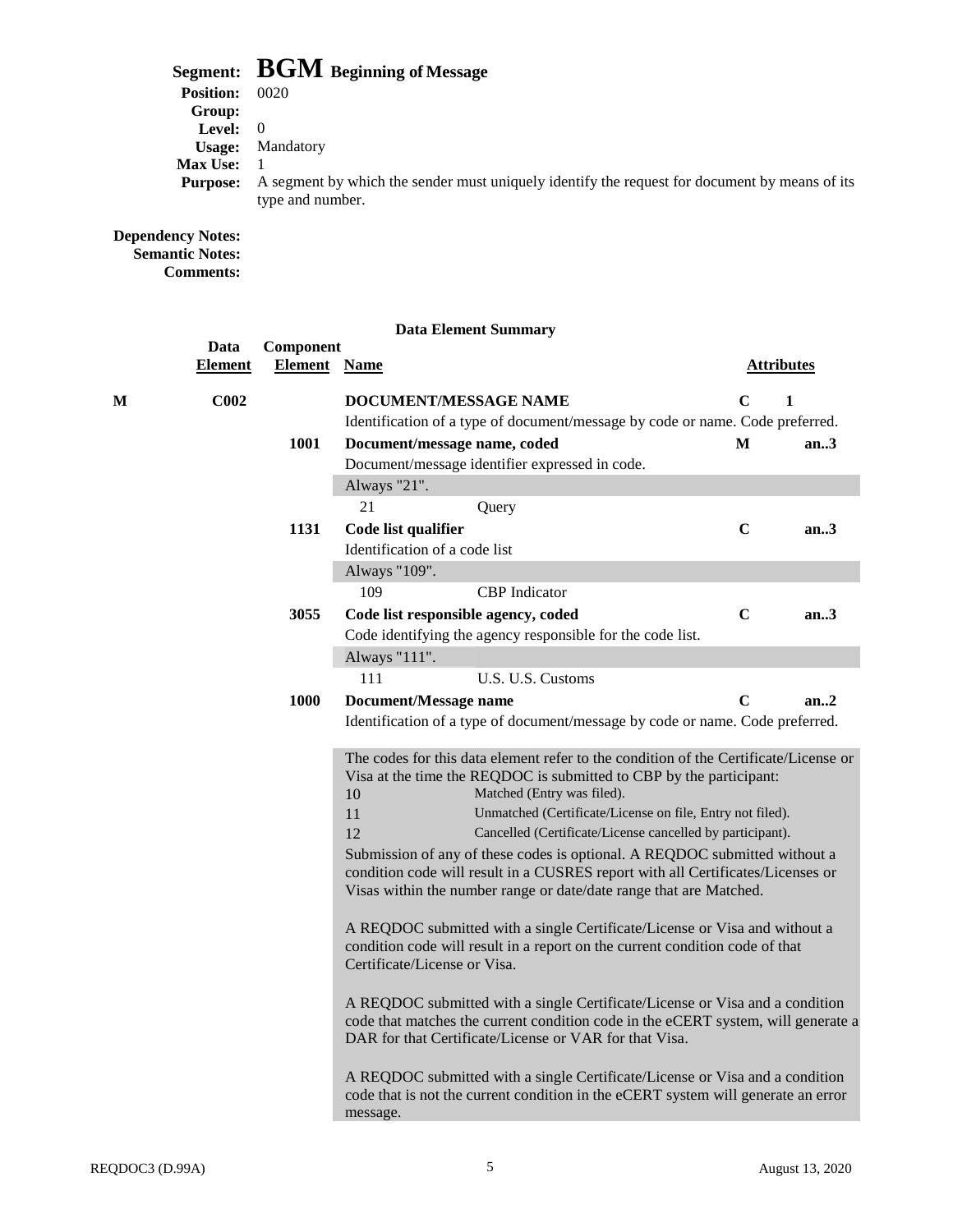|                                                   | Segment: DOC Document/Message Details                                                                                                 |
|---------------------------------------------------|---------------------------------------------------------------------------------------------------------------------------------------|
| <b>Position:</b>                                  | 0030                                                                                                                                  |
| Group:                                            |                                                                                                                                       |
| <b>Level:</b> $0$                                 |                                                                                                                                       |
| Usage:                                            | Mandatory                                                                                                                             |
| <b>Max Use:</b>                                   |                                                                                                                                       |
| <b>Purpose:</b>                                   | A segment indicating the type of document that is required, how many copies, and in what form<br>it is required, e.g. EDI, mail, etc. |
| <b>Dependency Notes:</b><br><b>Sematic Notes:</b> |                                                                                                                                       |
| <b>Comments:</b>                                  |                                                                                                                                       |
| Notes:                                            | This segment is mandatory and is used to indicate the type of report being requested, DAR or                                          |

VAR.

|   | Data<br><b>Element</b> | Component<br><b>Element</b> Name |     |                                                                               |   | <b>Attributes</b> |
|---|------------------------|----------------------------------|-----|-------------------------------------------------------------------------------|---|-------------------|
| м | <b>C002</b>            |                                  |     | DOCUMENT/MESSAGE NAME                                                         | M |                   |
|   |                        |                                  |     | Identification of a type of document/message by code or name. Code preferred. |   |                   |
|   |                        | 1001                             |     | Document/message name, coded                                                  | M | an.3              |
|   |                        |                                  |     | Document/message identifier expressed in code.                                |   |                   |
|   |                        |                                  |     | Use "16" to request details on both Certificate and License documents.        |   |                   |
|   |                        |                                  |     | Use "811" to request details on Visa documents.                               |   |                   |
|   |                        |                                  | 16  | Certificate/License                                                           |   |                   |
|   |                        |                                  | 811 | Visa                                                                          |   |                   |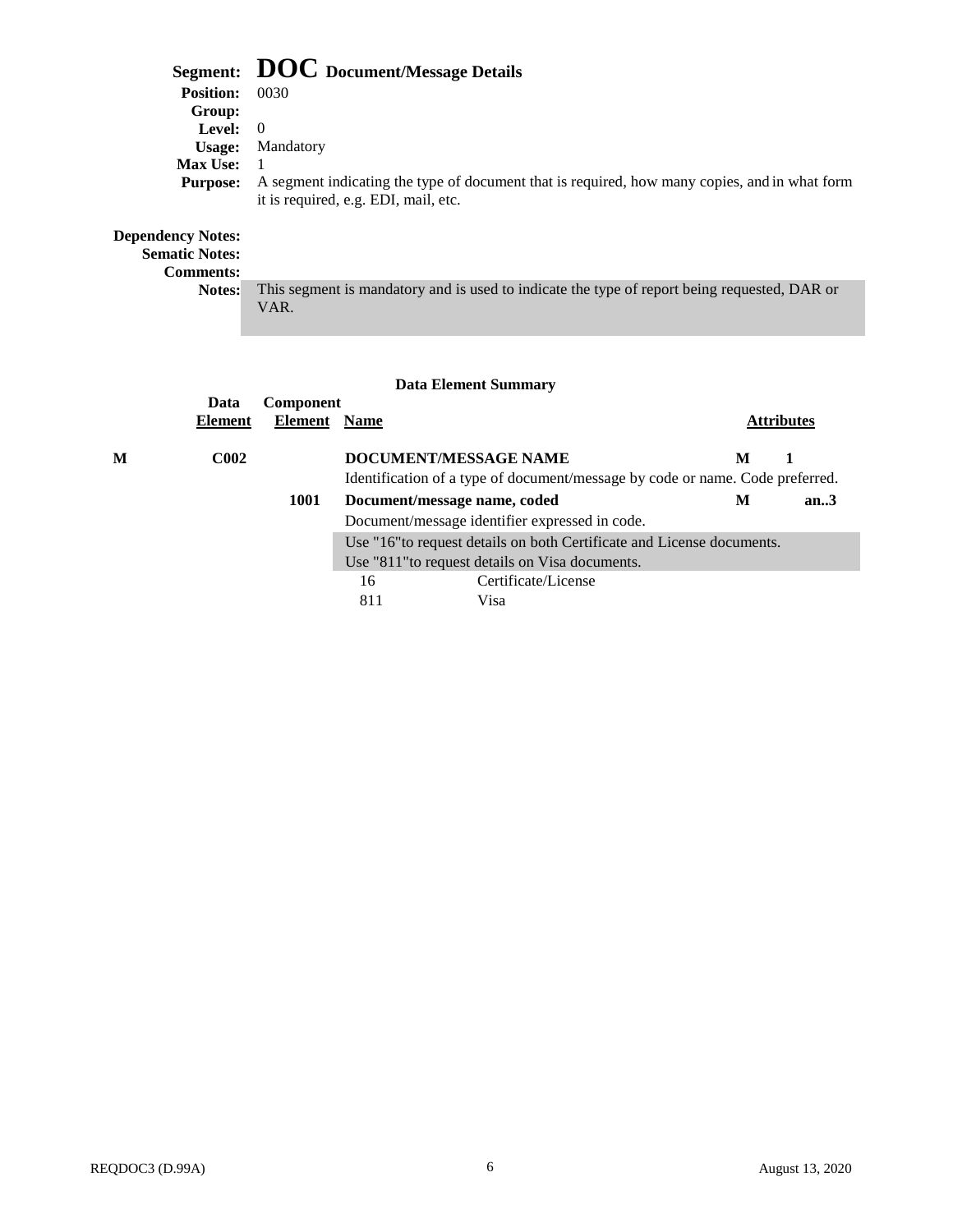## **Segment: DTM Date/Time/Period**

| <b>Position:</b>                                                      | - 0040                                                                                                                                                           |
|-----------------------------------------------------------------------|------------------------------------------------------------------------------------------------------------------------------------------------------------------|
| Group:                                                                |                                                                                                                                                                  |
| Level:                                                                |                                                                                                                                                                  |
| Usage:                                                                | Mandatory                                                                                                                                                        |
| <b>Max Use:</b>                                                       | -3                                                                                                                                                               |
| <b>Purpose:</b>                                                       | A segment specifying general dates and, when relevant, times related to the whole message. The<br>request preparation date must be specified using this segment. |
| <b>Dependency Notes:</b><br><b>Sematic Notes:</b><br><b>Comments:</b> |                                                                                                                                                                  |
| Notes:                                                                | At least one (1) DTM segment is required in the electronic Certificate Information System                                                                        |
|                                                                       | (eCERT) with data element 2005 of Composite C507 equal to 137 - Document/message                                                                                 |
|                                                                       | date/time. This will reflect the date of the request.                                                                                                            |
|                                                                       | A DAR or VAR based on date(s) is requested as follows:                                                                                                           |
|                                                                       | a) To request a report on a single date of Certificate/License or Visa activity, use a single                                                                    |
|                                                                       | additional DTM segment with data element 2005 of Composite C507 equal 90 - report start date.                                                                    |

b) To request a report for a date range of Certificate/License or Visa activity, two (2) additional DTM segments are required. In the first, data element 2005 of Composite C507 must equal 90 – report start date. In the second, data element 2005 must equal 91 – report end date.

|                 | Data           | Component |                                                                                |                                                                              |                   |       |  |
|-----------------|----------------|-----------|--------------------------------------------------------------------------------|------------------------------------------------------------------------------|-------------------|-------|--|
|                 | <b>Element</b> | Element   | <b>Name</b>                                                                    |                                                                              | <b>Attributes</b> |       |  |
| M               | <b>C507</b>    |           | <b>DATE/TIME/PERIOD</b>                                                        |                                                                              | M                 |       |  |
|                 |                |           |                                                                                | Date and/or time, or period relevant to the specified date/time/period type. |                   |       |  |
| M               |                | 2005      | Date/time/period qualifier                                                     |                                                                              | M                 | an.3  |  |
|                 |                |           |                                                                                | Code giving specific meaning to a date, time or period.                      |                   |       |  |
|                 |                |           | 90                                                                             | Report start date                                                            |                   |       |  |
|                 |                |           | 91                                                                             | Report end date                                                              |                   |       |  |
|                 |                |           | 137                                                                            | Document/message date/time                                                   |                   |       |  |
| <b>Must Use</b> |                | 2380      | Date/time/period                                                               |                                                                              | C                 | an.35 |  |
|                 |                |           | representation.                                                                | The value of a date, a date and time, a time or of a period in a specified   |                   |       |  |
|                 |                |           |                                                                                | Identify Report request date (for 137 qualifier).                            |                   |       |  |
|                 |                |           |                                                                                | Identify Start date range (for 90 qualifier).                                |                   |       |  |
|                 |                |           |                                                                                | Identify End date range (for 91 qualifier).                                  |                   |       |  |
| <b>Must Use</b> |                | 2379      | Date/time/period format qualifier                                              |                                                                              | $\mathbf C$       | an.3  |  |
|                 |                |           | Specification of the representation of a date, a date and time or of a period. |                                                                              |                   |       |  |
|                 |                |           | Use "203" when using Date/time/period qualifier "137".                         |                                                                              |                   |       |  |
|                 |                |           |                                                                                | Use "102" when using Date/time/period qualifier "90" or "91".                |                   |       |  |
|                 |                |           | 102                                                                            | <b>CCYYMMDD</b>                                                              |                   |       |  |
|                 |                |           | 203                                                                            | <b>CCYYMMDDHHMM</b>                                                          |                   |       |  |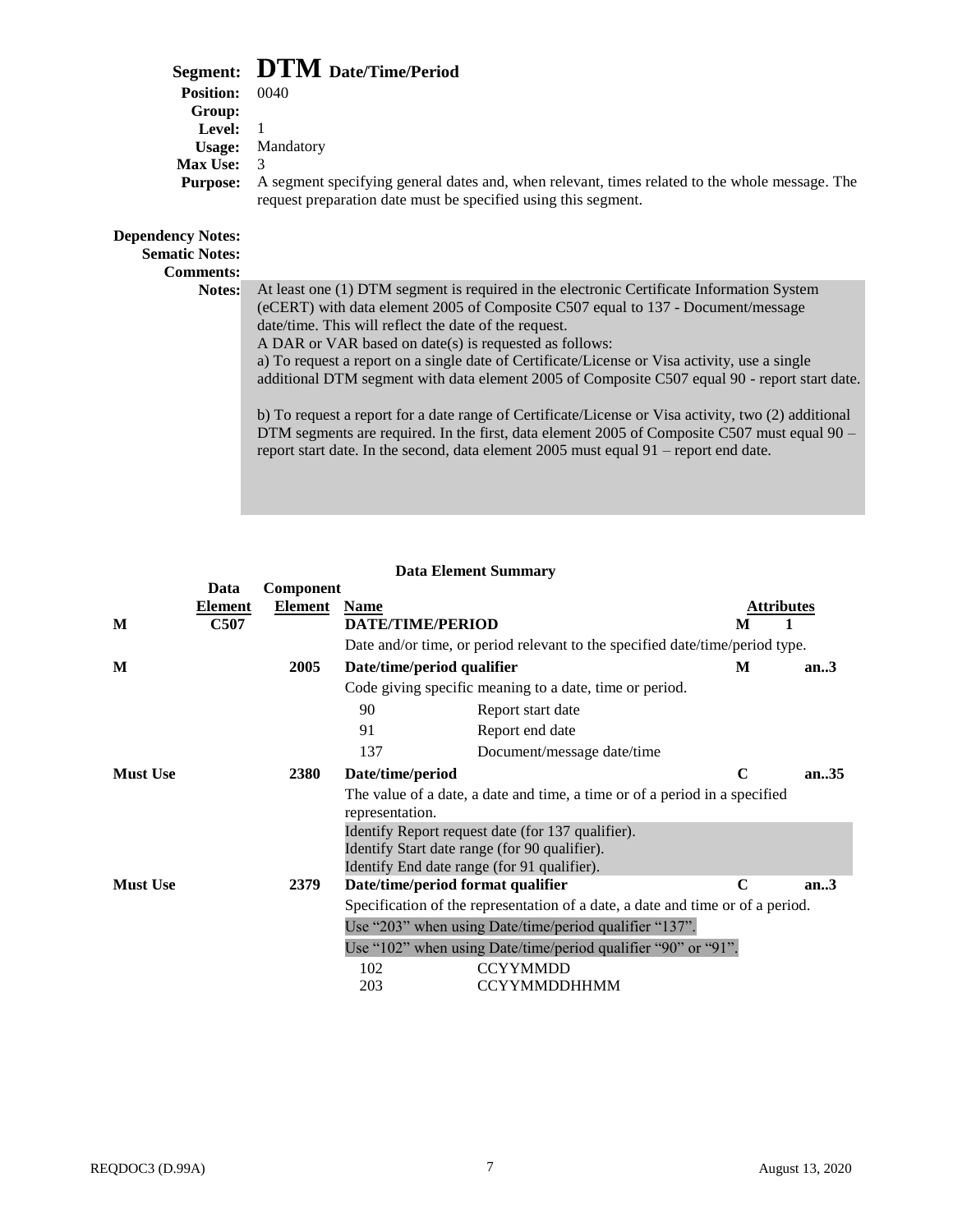|                  | Group: RFF Segment Group 1: Reference Details                                         |
|------------------|---------------------------------------------------------------------------------------|
| <b>Position:</b> | 0060                                                                                  |
| Group:           |                                                                                       |
| Level: $1$       |                                                                                       |
|                  | <b>Usage:</b> Conditional (Optional)                                                  |
| <b>Max Use:</b>  | - 999                                                                                 |
| <b>Purpose:</b>  | A group of segments identifying references, dates, and locations related information. |
|                  |                                                                                       |

### **Comments:**

**Notes:** Segment Group 1 is conditional.

|   |             |            |             | <b>Segment Summary</b> |              |                    |                         |
|---|-------------|------------|-------------|------------------------|--------------|--------------------|-------------------------|
|   | Pos.<br>No. | Seg.<br>ID | <b>Name</b> |                        | Req.<br>Des. | Max.<br><b>Use</b> | Group:<br><b>Repeat</b> |
| M | 0070        | <b>REF</b> | Reference   |                        | M            |                    |                         |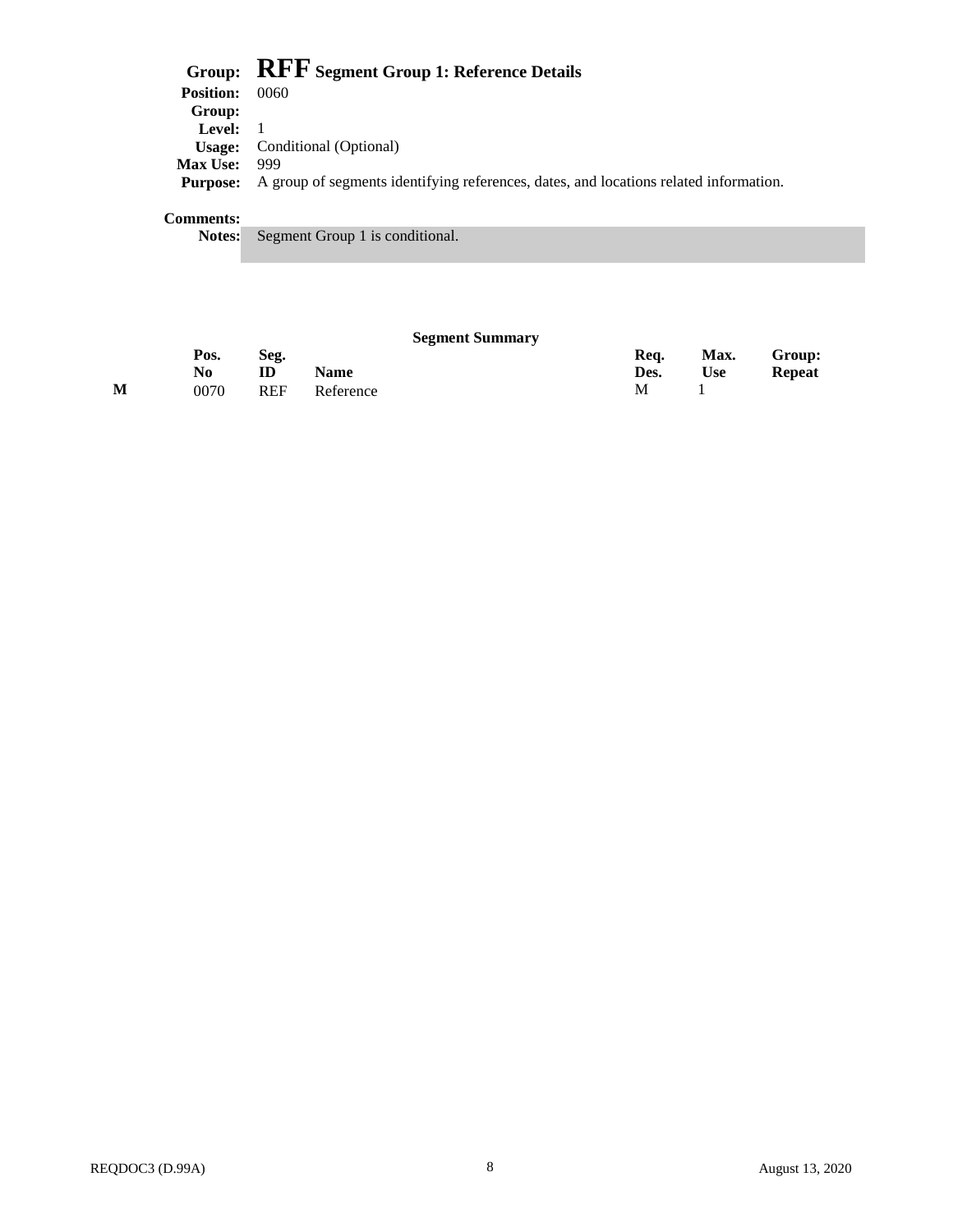# **Segment: RFF Reference**

| <b>Position:</b> | 0070 (Trigger Segment)                             |                        |  |
|------------------|----------------------------------------------------|------------------------|--|
| Group:           | Segment Group 1 (Reference Details)                | Conditional (Optional) |  |
| <b>Level:</b>    |                                                    |                        |  |
|                  | <b>Usage:</b> Mandatory                            |                        |  |
| <b>Max Use:</b>  |                                                    |                        |  |
| <b>Purpose:</b>  | A segment identifying the reference by its number. |                        |  |
|                  |                                                    |                        |  |
|                  |                                                    |                        |  |

## **Dependency Notes:**

**Sematic Notes:**

**Comments:**

**Notes:** This segment identifies the Certificate/License number or numbers for which the Document Activity Report is requested or the Visa number or numbers for which the Visa Activity Report is requested.

The first occurrence of the RFF loop segment identifies the starting range of Certificate/License or Visa numbers.

The second occurrence identifies the end range of Certificate/License or Visa numbers.

A REQDOC request message with only one RFF loop segment will generate a report with Entries for the identified Certificate/License or Visa.

| <b>Data Element Summary</b> |                                                                                                                                  |              |                                                                            |                   |       |  |  |  |
|-----------------------------|----------------------------------------------------------------------------------------------------------------------------------|--------------|----------------------------------------------------------------------------|-------------------|-------|--|--|--|
|                             | Data                                                                                                                             | Component    |                                                                            |                   |       |  |  |  |
|                             | Element                                                                                                                          | Element Name |                                                                            | <b>Attributes</b> |       |  |  |  |
| M                           | C <sub>506</sub>                                                                                                                 |              | <b>REFERENCE</b>                                                           | M                 |       |  |  |  |
|                             |                                                                                                                                  |              | Identification of a reference.                                             |                   |       |  |  |  |
| M                           |                                                                                                                                  | 1153         | Reference qualifier                                                        | M                 | an.3  |  |  |  |
|                             |                                                                                                                                  |              | Code giving specific meaning to a reference segment or a reference number. |                   |       |  |  |  |
|                             |                                                                                                                                  |              | Always "ZZZ".                                                              |                   |       |  |  |  |
|                             |                                                                                                                                  |              | ZZZ.<br>Mutually defined reference number                                  |                   |       |  |  |  |
| <b>Must Use</b>             |                                                                                                                                  | 1154         | Reference number                                                           | C                 | an.35 |  |  |  |
|                             | Identification number the nature and function of which can be qualified by an<br>entry in data element 1153 Reference qualifier. |              |                                                                            |                   |       |  |  |  |
|                             |                                                                                                                                  |              | 1st Occurrence: Starting Certificate/License Number or Visa Number.        |                   |       |  |  |  |
|                             |                                                                                                                                  |              | 2nd Occurrence: Ending Certificate/License Number or Visa Number.          |                   |       |  |  |  |